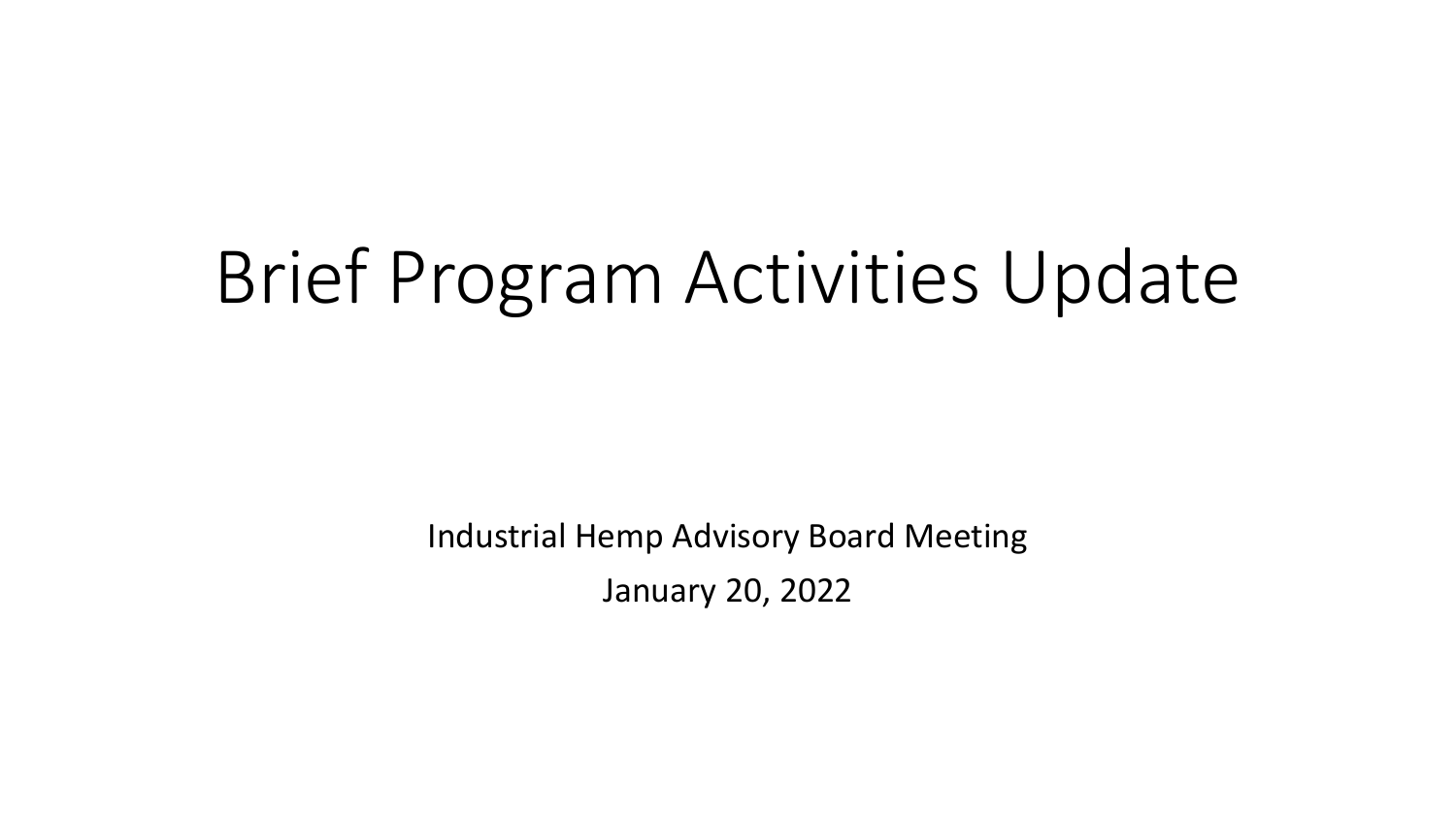#### Current Registration – 01/14/2022

| <b>Registration</b><br><b>Type</b> | <b>Counties</b> | <b>Registrants</b> | <b>Registered</b><br><b>Sites</b> | <b>Registered</b><br><b>Acreage</b> |
|------------------------------------|-----------------|--------------------|-----------------------------------|-------------------------------------|
| Grower                             | 32              | 256                | 374                               | 6,344                               |
| <b>Breeders</b>                    | 9               | 14                 | 24                                | 248                                 |
| Total                              | 32              | 270                | 396                               | 6,592                               |

- Counties with the most registrants
	- San Bernardino (61 registrants)
	- San Diego (39 registrants)
- Counties with the most registered acres
	- Fresno (1,303 acres)
	- San Bernardino (1,068 acres)



A monthly registration summary is available on CDFA's Industrial Hemp Program webpage.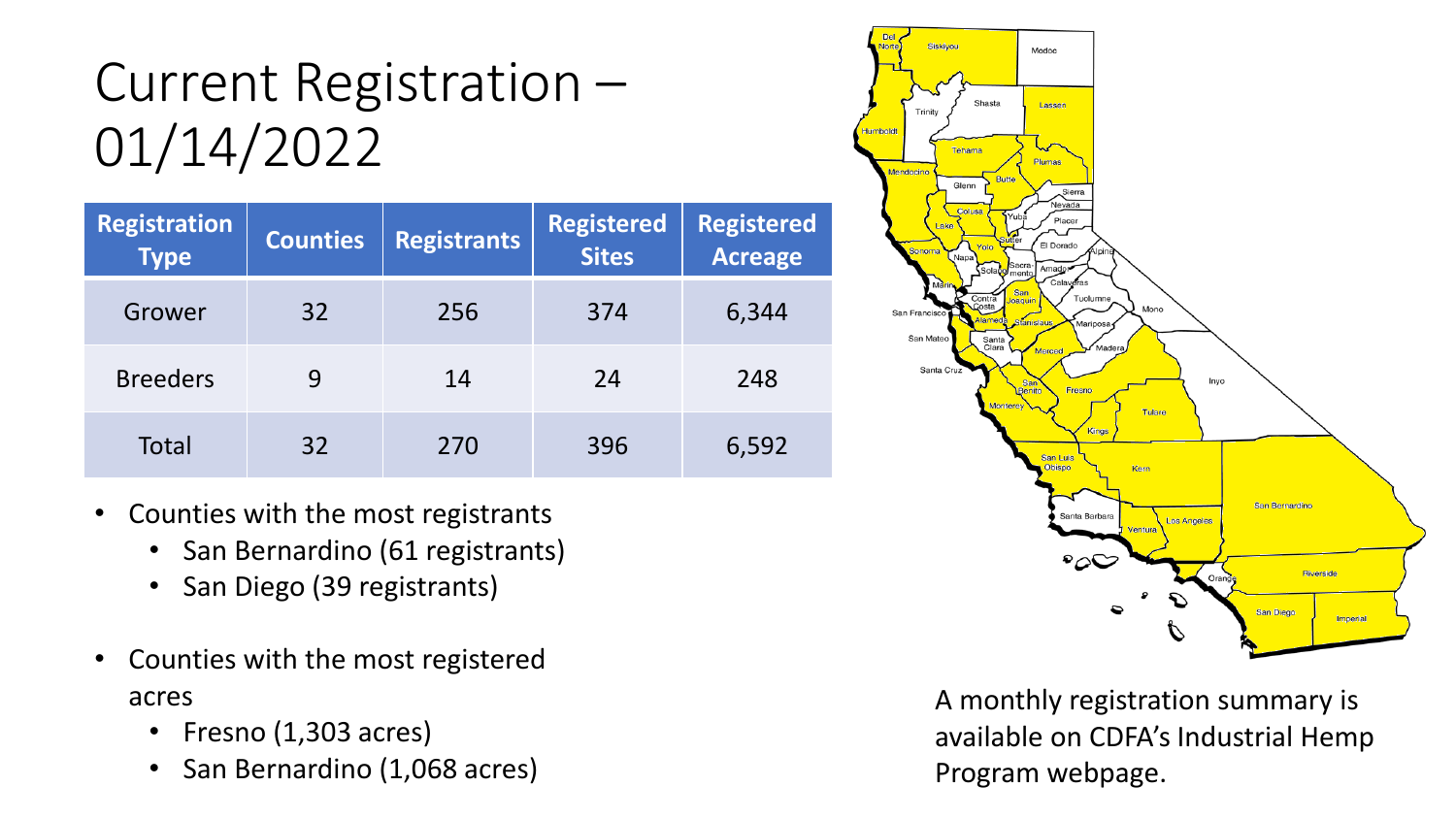### Registration Summary

| <b>Calendar Year</b> | Registrants* | <b>Cultivation Sites*</b> | Acreage* |
|----------------------|--------------|---------------------------|----------|
| 2019                 | 667          | 1471                      | 40,703   |
| 2020                 | 525          | 926                       | 16,900   |
| 2021                 | 282          | 415                       | 6,806    |

\* Based on when registration was issued.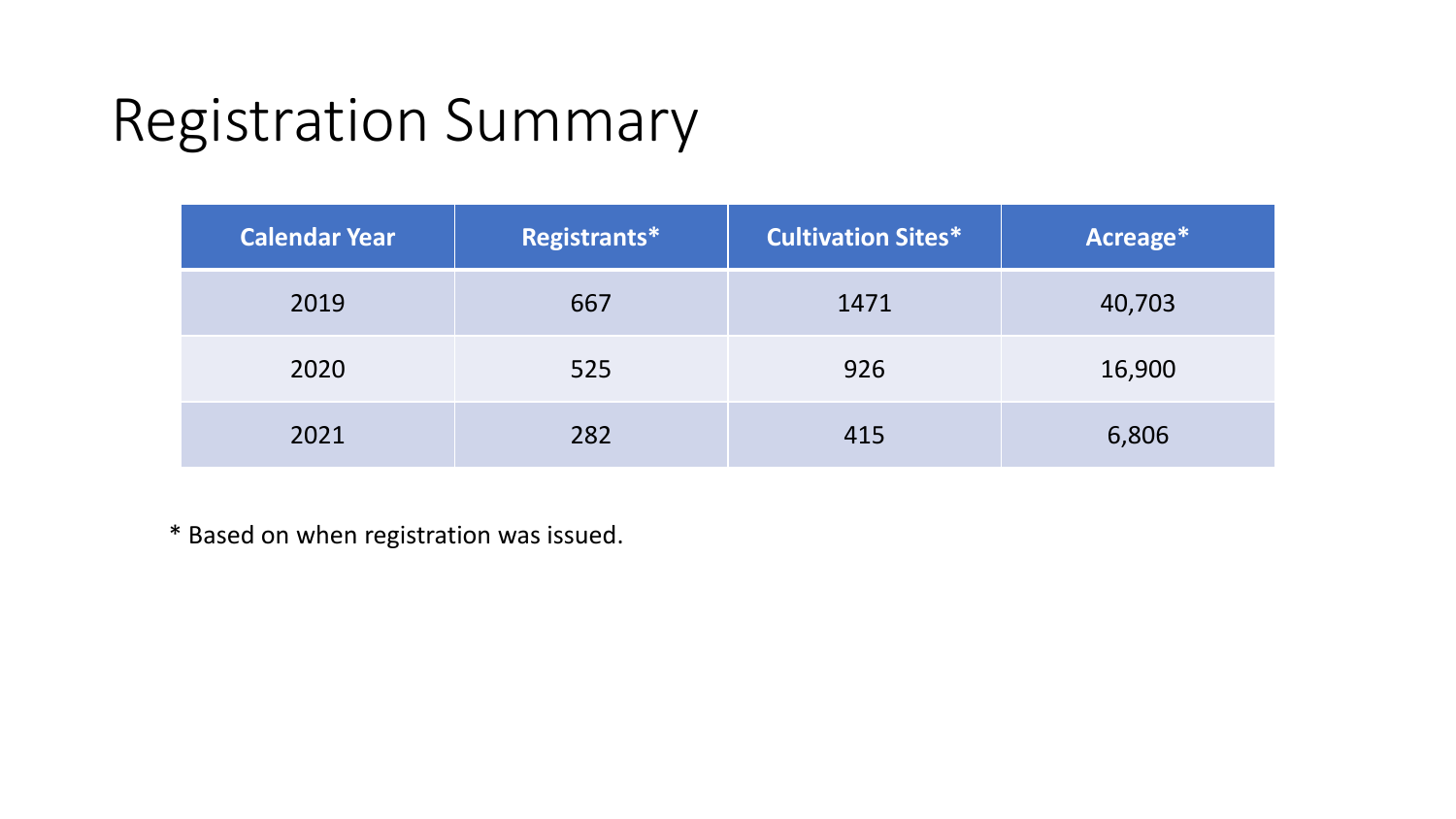## Rulemaking Update

| <b>California Code of</b><br><b>Regulations Section(s)</b> | <b>Type of</b><br><b>Rulemaking</b> | <b>Description</b>                                                                                   | <b>Status</b>                                     | <b>Effective Date</b> |
|------------------------------------------------------------|-------------------------------------|------------------------------------------------------------------------------------------------------|---------------------------------------------------|-----------------------|
| 4901-4902                                                  | Regular                             | <b>Registration and Criminal History</b><br>Report                                                   | Adopted                                           | 09/21/21              |
| 4940, 4944, 4946                                           | Emergency                           | <b>Timeframes for Pre-harvest</b><br>notification, sampling, laboratory<br>notification, and harvest | Adopted                                           | 04/09/21              |
| 4940, 4944, 4946                                           | Regular                             | <b>Timeframes for Pre-harvest</b><br>notification, sampling, laboratory<br>notification, and harvest | Adopted                                           | 12/30/21              |
| 4900                                                       | Regular                             | <b>Registration Fee</b>                                                                              | <b>Under Development</b>                          |                       |
| 4920-4921                                                  | Exempt                              | <b>Approved Cultivar</b>                                                                             | <b>IHAB approved amendments</b><br>on 11/18/2021. |                       |

*A copy of the California industrial hemp law and regulations is available on the CDFA Hemp webpage, while proposed regulations are available on CDFA PHPPS Regulations webpage.*